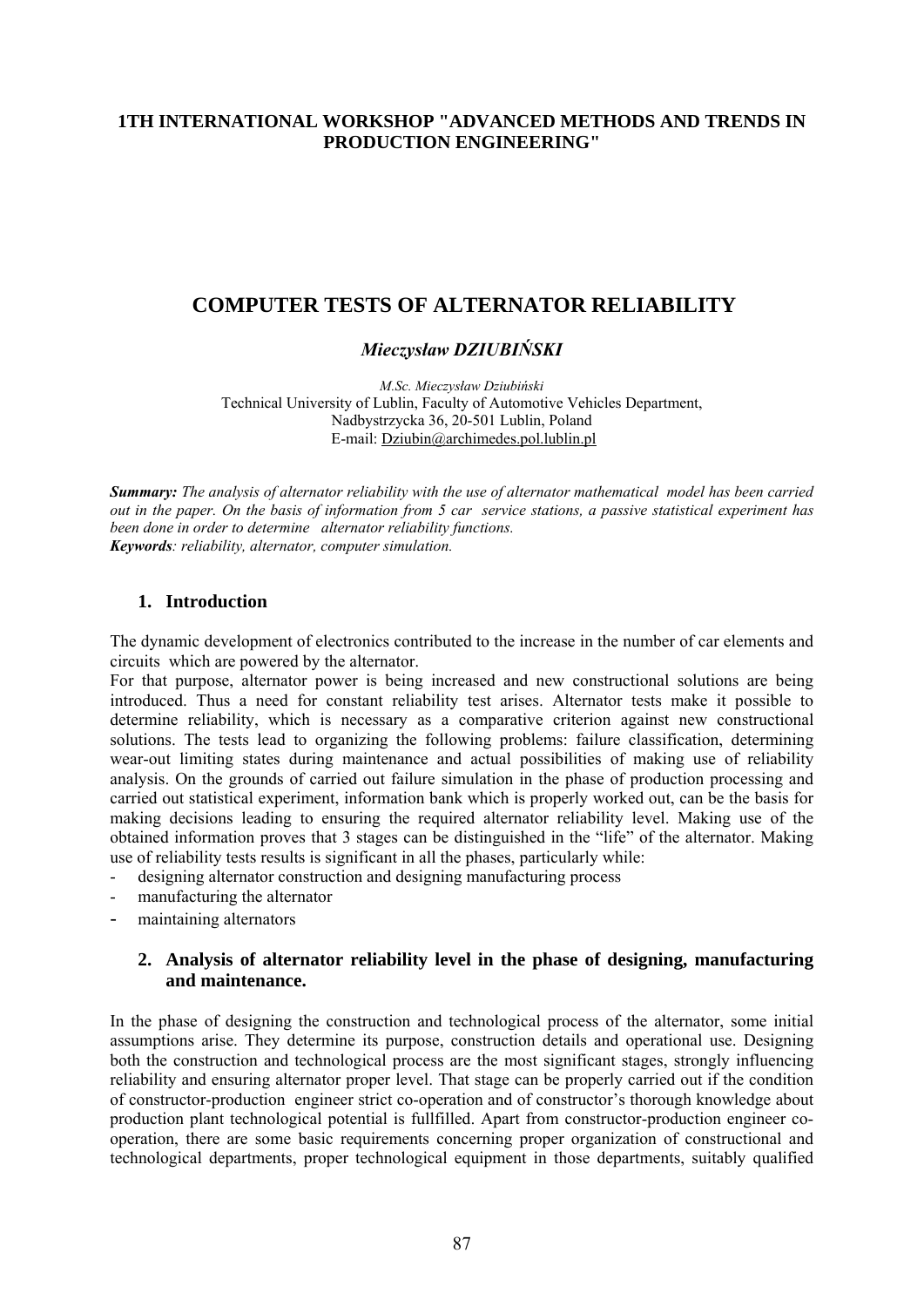staff etc. In the field of alternator construction the following methods of increasing reliability are the most crucial:

- increasing reliability and life of its constituent parts
- choosing a proper reliability block diagram
- adding to the alternator elements or units duplicating work (so called redundancy).

In the case of modern alternators, each element usually contributes to their reliability. Alternator reliability equals to the product of its constituent elements reliabilities. Such a dependence makes the use of highly reliable constituent elements necessary and limits the increase in the whole alternator reliability as further increase in its constituents elements reliabilities is e.g. technologically impossible and causes the increase in manufacturing costs.

Some possibilities of increasing alternator reliability can be obtained through preserving its proper reliability block diagrams. Using various reliability block diagrams theoretically leaves a lot of freedom in increasing reliability. However in practice, using those block diagrams or their combinations is restricted by constructional, technological and economic factors. The application of that method is always connected with a serious complication in the construction and is hardly ever economically justified. The solution to the problem connected with ensuring the required reliability level in the phase of alternator manufacturing is the following: "Ensure such production conditions that all constructional and technological requirements and conditions assumed in the design phase can be fullfilled". The quality control system used nowadays contributes to the fact that designing technological process, so called by-pass process, and substitute materials many times does not show the decrease in quality. As a rule, alternator reliability in the maintenance process is decreased. As reliability is a time-dependent characteristic, all defects and troubles of alternators begin during their maintenance and consist in reliability level decrease and usually life shortening. Another significant problem is the fact that plants do not adhere to shop discipline in spite of their technological potential. Then the following troubles occur:

- disregard for proper technological parameters,
- disregard for the proper order of technological operations,
- using imprecise control apparatus,
- improper assembly etc.

The proper assessment of a technological process can be obtained only through carrying out maintenance reliability tests. In that way its influence on alternator quality and parameters can be judged. The way the alternator is used decides if it reaches such a level of reliability which has been assumed in its construction and manufacture. It is obvious that alternators might not gain such a level of reliability if they are used with no regard for previously stated requirements. Alternator reliability level is determined as a result of failures occurring during its operation. The following occurrences influence the level of reliability:

- 1. Failures being the result of errors in the process of construction design and technology design and in the phase of alternator manufacturing.
- 2. Failures being the result of disregarding technical specifications assumed for the alternator in the process of its maintenance.
- 3. Preventive activities in the process of maintenance.

In the process of maintenance, alternator reliability can be influenced by complying with technical specifications and rising the level of maintenance process organization.

#### **3. Simulation of production deviations, constructional materials and electric failures influence on alternator initial parameters.**

On the grounds of alternator magnetic circuit analysis, a calculation program making it possible to assess the effect of magnetic materials properties on alternator current-speed characteristic has been worked out, Fig. 1 and Fig. 2.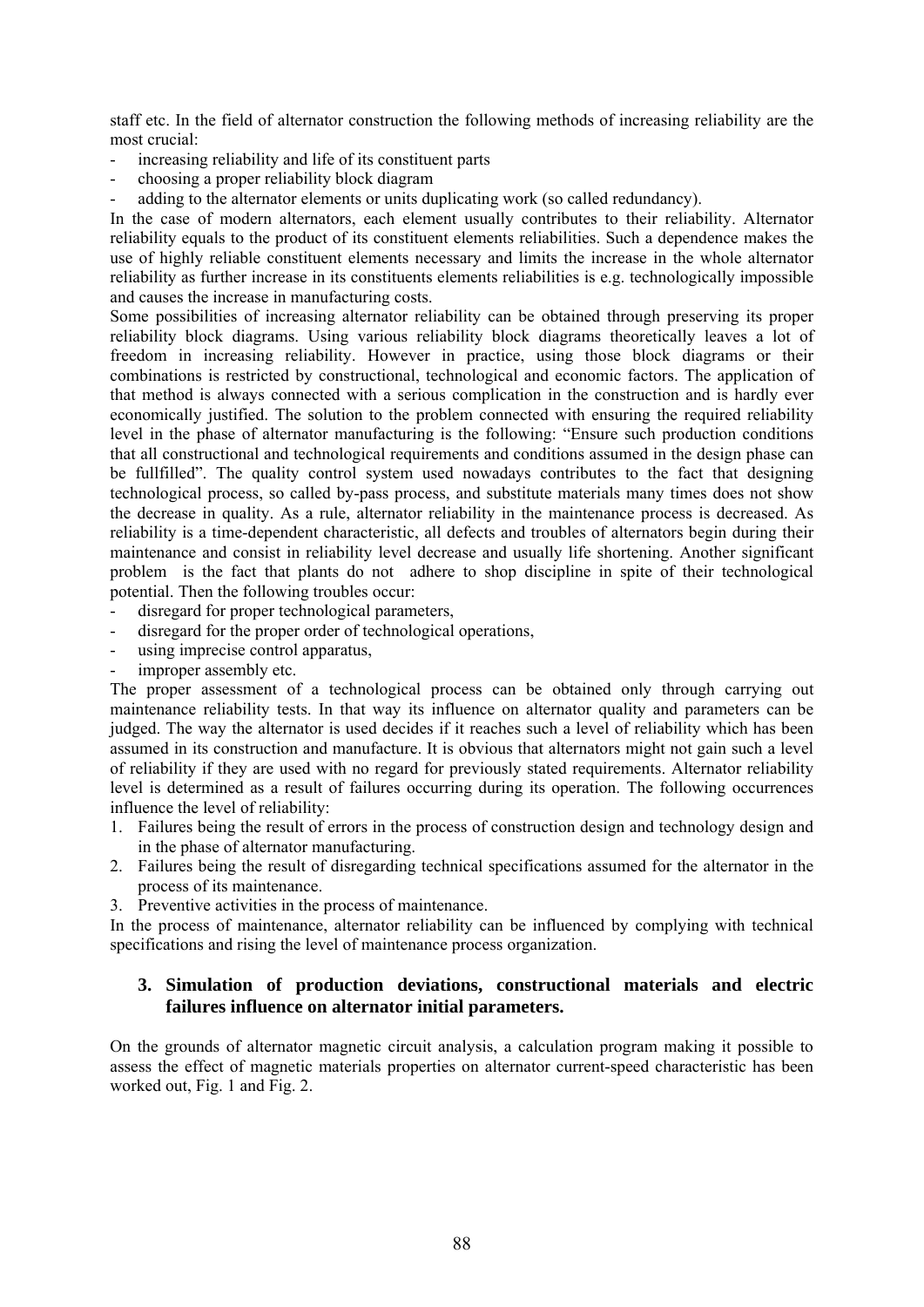

Fig.1. Computer model of the alternator.



Fig.2. Alternator current-speed characteristic.

In order to assess the effect of rotor geometry on alternator functional parameters, electromagnetic circuit calculation algorithm has been worked out. Variable parameters are the following: fang lenght, by-armature clearance width, the width of clearance between the sleeve and the polar disc. Alternator rotor and the module of program for its dimensions calculation are presented in Fig.3 and Fig.4. Program elements used for simulating the influence of changes in stator magnetic circuit dimensions and calculation program module are presented in Fig.5 and Fig.6.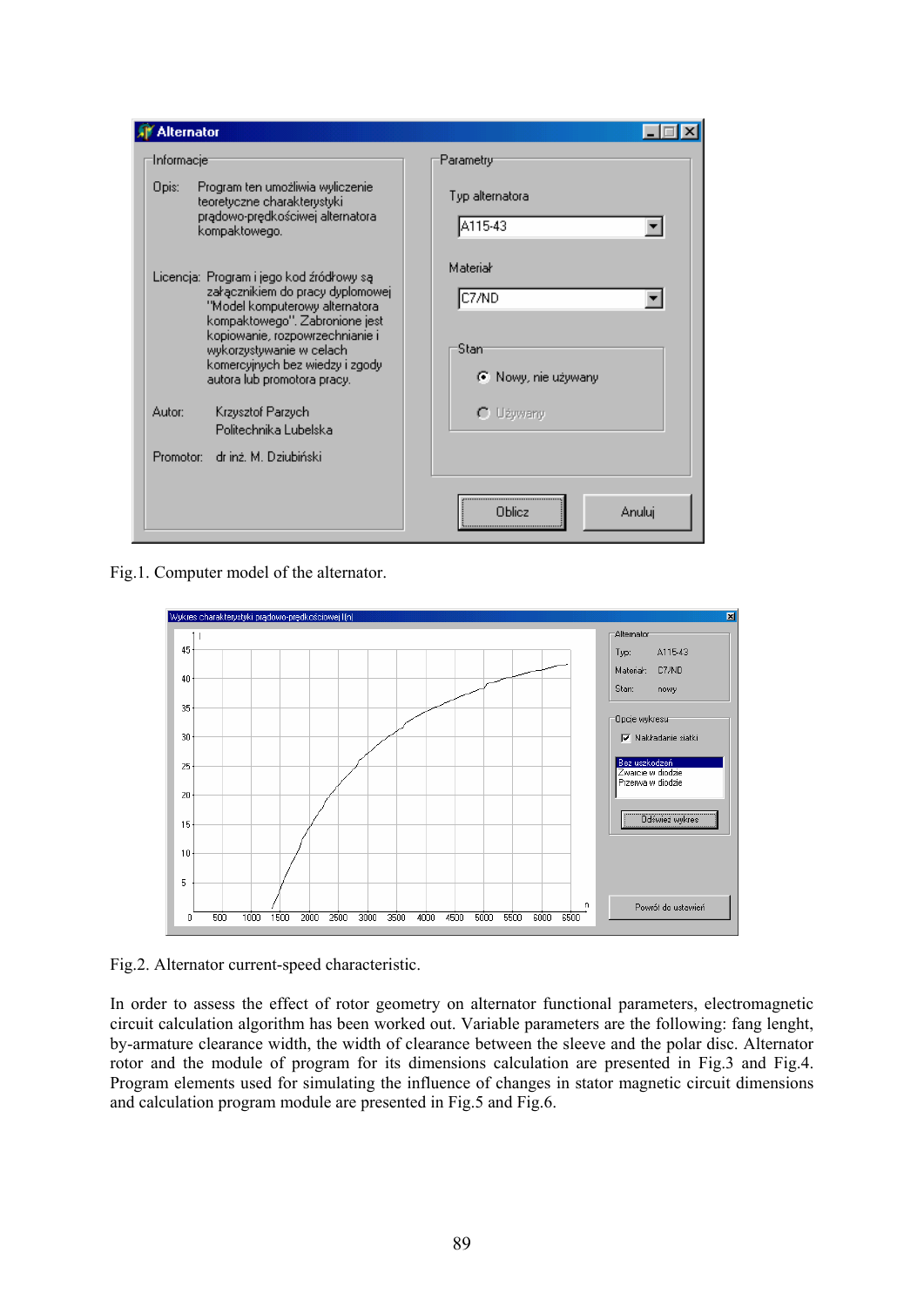

Fig.3 Alternator rotor with basic dimensions.

| <b>AV</b> Obliczenia elementów wirnika                                                                                                                                                                                                                                                                                                                                                                                                                                                                                                                                                                                                                                                                                                                                                                                                                                                                                                                                                                                                                                                                       |                                           |  |  |  |  |  |  |  |
|--------------------------------------------------------------------------------------------------------------------------------------------------------------------------------------------------------------------------------------------------------------------------------------------------------------------------------------------------------------------------------------------------------------------------------------------------------------------------------------------------------------------------------------------------------------------------------------------------------------------------------------------------------------------------------------------------------------------------------------------------------------------------------------------------------------------------------------------------------------------------------------------------------------------------------------------------------------------------------------------------------------------------------------------------------------------------------------------------------------|-------------------------------------------|--|--|--|--|--|--|--|
| Zamknij<br>Wykres 3                                                                                                                                                                                                                                                                                                                                                                                                                                                                                                                                                                                                                                                                                                                                                                                                                                                                                                                                                                                                                                                                                          |                                           |  |  |  |  |  |  |  |
| Wyznaczyć podstawowe wymiary geometryczne wirnika                                                                                                                                                                                                                                                                                                                                                                                                                                                                                                                                                                                                                                                                                                                                                                                                                                                                                                                                                                                                                                                            |                                           |  |  |  |  |  |  |  |
| Dane:<br>$_{\text{li}}$ 0.04<br> 0,08 <br>Średnica wewnętrzna stojana D1=<br>Długość rdzenia stojana<br>[m]<br>[ <sub>m</sub> ]<br>125<br>Ilość zwojów w fazie stojana<br>$z1 =$<br>$[\cdot]$<br>$*10$ [m<br>Objętość stojana<br>v_st∍l<br>Prędkość obrotowa biegu jałowego no=1100<br> 14<br>$U =$<br>Napiecie nominalne<br>M<br>[obr/min]<br>0,2<br>Współczynnik średnicy wału kw=<br>$[\cdot]$<br>$\sigma_{i} = 1.68$<br>Współczynnik rozproszenia strumienia w przekroju I - I J odczytać z wykresu 3).<br>$\lceil \cdot \rceil$<br>$\sigma_m = 1.65$<br>Współczynnik rozproszenia strumienia w przekroju II - II ( odczytać z wykresu 3).<br>$[\cdot]$<br>$\sigma$ <sub>3</sub> = 1.59<br>Współczynnik rozproszenia strumienia w przekroju III - III ( odczytać z wykresu 3)<br>$[\cdot]$<br>$\sigma_{k} = 1.33$<br>Współczynnik rozproszenia strumienia w przekroju IV - IV ( odczytać z wykresu 3)<br>$[\cdot]$<br>$Bj = 1.5$<br>Indukcja magnetyczna w jarzmie wirnika (zakres 1,4 - 1,7 [T] ]<br>[T]<br>$Bm = 1.4$<br>Indukcja magnetyczna w tarczy bieguna wirnika (zakres 1,25- 1,65 [T]).<br>[T] |                                           |  |  |  |  |  |  |  |
| $Bb = 1.6$<br>Indukcja magnetyczna w maksymalnym przekroju bieguna (zakres 1,5 - 1,9 [T])<br>[T]                                                                                                                                                                                                                                                                                                                                                                                                                                                                                                                                                                                                                                                                                                                                                                                                                                                                                                                                                                                                             |                                           |  |  |  |  |  |  |  |
| 1) Średnica zewnętrzna jarzma wirnika                                                                                                                                                                                                                                                                                                                                                                                                                                                                                                                                                                                                                                                                                                                                                                                                                                                                                                                                                                                                                                                                        | $di2 = 0.0464$<br>Wyznacz wymiary<br>[m]  |  |  |  |  |  |  |  |
| 2) Średnica wału wirnika                                                                                                                                                                                                                                                                                                                                                                                                                                                                                                                                                                                                                                                                                                                                                                                                                                                                                                                                                                                                                                                                                     | $_{\text{dw=}}$ 0.016<br>[ <sub>m</sub> ] |  |  |  |  |  |  |  |
| 3) Długość jarzma wirnika                                                                                                                                                                                                                                                                                                                                                                                                                                                                                                                                                                                                                                                                                                                                                                                                                                                                                                                                                                                                                                                                                    | $Li2 = 0.05$<br>[ <sub>m</sub> ]          |  |  |  |  |  |  |  |
| 4) Grubość tarczy bieguna                                                                                                                                                                                                                                                                                                                                                                                                                                                                                                                                                                                                                                                                                                                                                                                                                                                                                                                                                                                                                                                                                    | $bm = 0.0099$<br>[m]                      |  |  |  |  |  |  |  |
| 5) Maksymalna szerokość bieguna wirnika                                                                                                                                                                                                                                                                                                                                                                                                                                                                                                                                                                                                                                                                                                                                                                                                                                                                                                                                                                                                                                                                      | $b$ max= $0.0264$<br>[m]                  |  |  |  |  |  |  |  |
| 6) Szerokosc bieguna wirnika w osi symetrii rdzenia stojana.                                                                                                                                                                                                                                                                                                                                                                                                                                                                                                                                                                                                                                                                                                                                                                                                                                                                                                                                                                                                                                                 | $bm = 0.013$<br>[m]                       |  |  |  |  |  |  |  |
| 7) Promień zagięcia bieguna<br>$IQ =$                                                                                                                                                                                                                                                                                                                                                                                                                                                                                                                                                                                                                                                                                                                                                                                                                                                                                                                                                                                                                                                                        | 0,0048<br>[m]                             |  |  |  |  |  |  |  |
| 8) Wysokość tarczy bieguna                                                                                                                                                                                                                                                                                                                                                                                                                                                                                                                                                                                                                                                                                                                                                                                                                                                                                                                                                                                                                                                                                   | $hm = 0.0089$<br>[m]                      |  |  |  |  |  |  |  |
| hbmax=<br>9) Maksymalna wysokość bieguna                                                                                                                                                                                                                                                                                                                                                                                                                                                                                                                                                                                                                                                                                                                                                                                                                                                                                                                                                                                                                                                                     | 0.0159<br>[m]                             |  |  |  |  |  |  |  |

Fig.4 Module of the program for calculating rotor dimensions.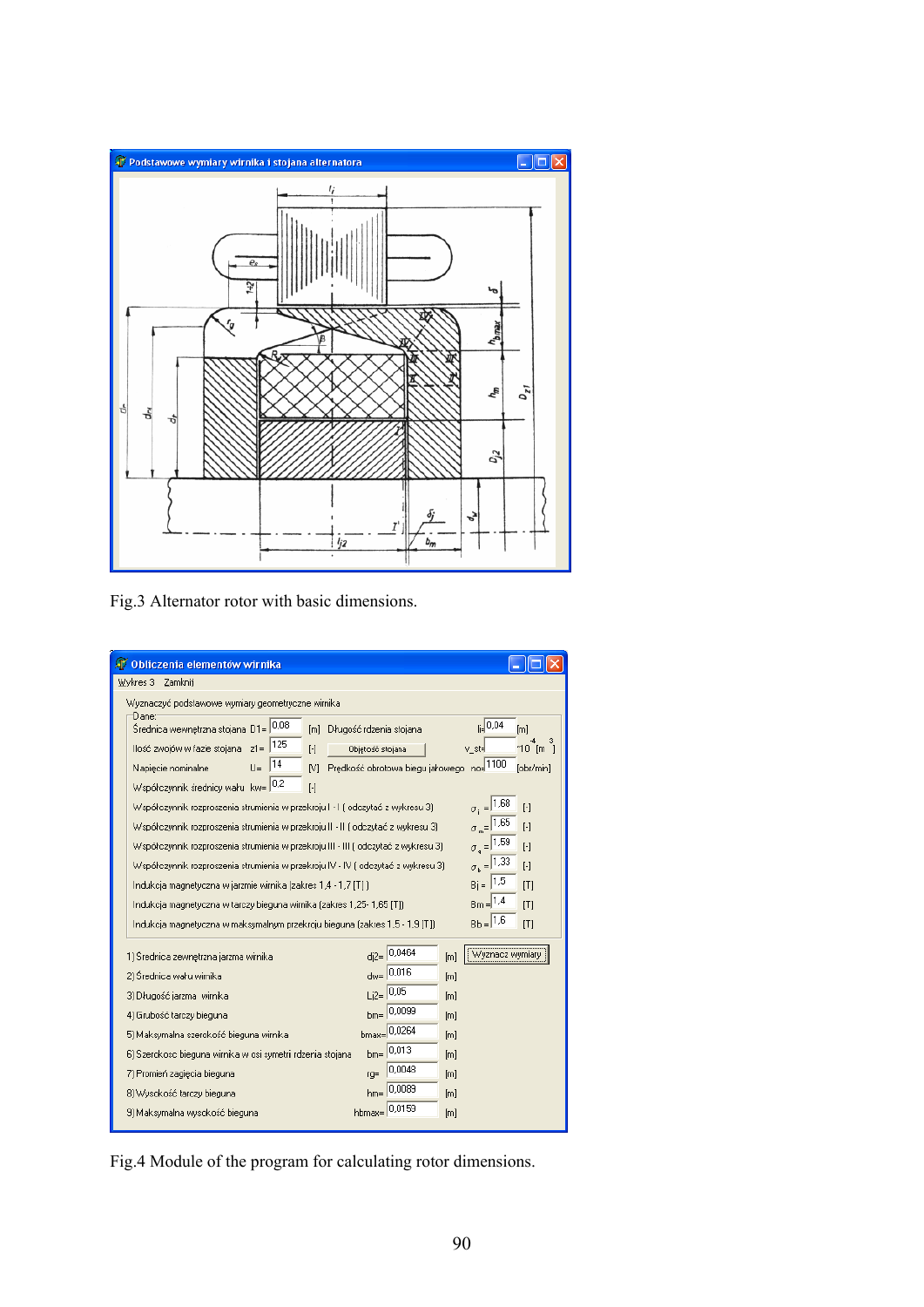| Obliczenia alternatora       |                       |                                                |                    |                   |                       |                                                                     |
|------------------------------|-----------------------|------------------------------------------------|--------------------|-------------------|-----------------------|---------------------------------------------------------------------|
| Wyjscie                      | Wybór charakterystyki |                                                | Elementy obliczeń: |                   |                       | Rysunki z podstawowymi wymiarami alternatora<br>O programie         |
| Podstawowe dane alternatora  |                       |                                                |                    |                   |                       | Wybór alternatora                                                   |
| 1) Dane geometryczne stojana |                       |                                                |                    |                   |                       | A115-43                                                             |
| 0,12<br>dz1z                 | [m]                   | $dt = 0.086$                                   | [m]                | $\delta = 0.0004$ | [m]                   |                                                                     |
| 0,006<br>b0z                 | [m]                   | $b1 = 0.005$                                   | [m]                | $b4 = 0,0025$     | [m]                   | C7/ND                                                               |
| $h1=$                        | 0,0004<br>[m]         | $h2 = 0.0025$                                  | [m]                | $h3 = 0.005$      | [m]                   |                                                                     |
| $h4=$                        | 0,0009<br>[m]         | 0,0035 <br>$c =$                               | [m]                | 36                | $\lceil \cdot \rceil$ | Zmiana wymiarów obw. magnetycznego <sup>.</sup><br>x 0.5            |
| 0,02<br>$\mathbf{li}$        | [m]                   | 60<br>$2111 =$                                 | $[\cdot]$          |                   |                       | .                                                                   |
| 2) Dane geometryczne wirnika |                       |                                                |                    |                   |                       | 0.1<br>×.<br>فأربطه والمتكرم المتكمر كمراجع كمنا وبكمرا ويكمر المكر |
| 0,086<br>$dr =$              | [m]                   | $dt = 0.069$                                   | [m]                | 0,042<br>dj=      | [m]                   |                                                                     |
| 0,076<br>dr1z                | [m]                   | $dw = 0.015$                                   | [m]                | п<br>$\beta$ =    | [rad]                 |                                                                     |
| bmaxe.                       | 0,0245<br>[m]         | $bm_{\rm s}$ 0.01                              | [m]                | 18                |                       |                                                                     |
| 485<br>z1z                   | [m]                   | $rg = 0.005$                                   | [m]                | 0,0125<br>$b =$   | [m]                   |                                                                     |
| $hil = 0.006$                | [m]                   | $h$ k= $ 0,0118$                               | [m]                | 0,005<br>es=      | [m]                   |                                                                     |
| 3) Natężenia prądu           |                       |                                                |                    |                   |                       |                                                                     |
| 58<br>$Ino=$                 | [A]                   | <b>IDN11=</b> 46                               | [A]                |                   |                       |                                                                     |
|                              |                       | 4) Predkości obrotowe stanów pracy alternatora |                    |                   |                       |                                                                     |
| 1100<br>$n0=$                | [obr/min] np=         | 2400                                           | [obr/min]          | 6000<br>nmax=     | [obr/min]             |                                                                     |

Fig.5 Program elements used for simulating the effect of changes in magnetic circuit dimensions on the course of characteristics.

| Obliczenia stojana                                                                                                                                                                                                                                                                                                                                                                  |  |
|-------------------------------------------------------------------------------------------------------------------------------------------------------------------------------------------------------------------------------------------------------------------------------------------------------------------------------------------------------------------------------------|--|
| Wykresy                                                                                                                                                                                                                                                                                                                                                                             |  |
| Wyznaczyc podstawowe wymiary stojana alternatora dla danych ::                                                                                                                                                                                                                                                                                                                      |  |
| $\mathsf{Id}_{\mathsf{D}} = 40$<br>[A]<br>- prądu obciążenia nominalny<br>$\lambda = \sqrt{0.4}$<br>$[\cdot]$<br>- współczynnika                                                                                                                                                                                                                                                    |  |
| V*A<br>$Ce = 2000$<br>- współczynnika wykorzystania<br>$[obr/min]$ * m $3$<br>$Udp =$ 14<br>N<br>- napięcie nominalne<br>- prędkosci obrotowej biegu jałowego no= 1100<br>[obr/min]                                                                                                                                                                                                 |  |
| $np = 2600$<br>[obr/min]<br>- prędkosci obrotowej nominalnej                                                                                                                                                                                                                                                                                                                        |  |
| - prędkości obrotowej maksymalnej nmax= 12000<br>fobr/min1                                                                                                                                                                                                                                                                                                                          |  |
| $[0.5 \quad N]$<br>- spadek napięcia na diodzie (odczytac z wykresu 1)                                                                                                                                                                                                                                                                                                              |  |
| - liczba par biegunów P= 6<br>$\lceil \cdot \rceil$<br>- współczynnika komutacji (odczytać z wykresu 2) $\gamma =  0.91 $<br>$\lceil \cdot \rceil$                                                                                                                                                                                                                                  |  |
| 0,0936<br>1) Średnica wewnętrzna stojana<br>$D1 =$<br>[ <sub>m</sub> ]<br>0,1273<br>2) Średnica zewnętrzna stojana<br>$Dz1 =$<br>[ <sub>m</sub> ]<br>0,0374<br>3) Długość rdzenia twornika<br>$\parallel$ =<br>[ <sub>m</sub> ]<br>0,0245<br>4) Podziałka biegunowa<br>[m]<br>$T =$<br>125,455<br>5) Ilość zwojów w fazie uzwojenia stojana<br>$[\cdot]$<br>$z =$<br>Oblicz wymiary |  |

Fig.6 Module of the program for calculating stator magnetic circuit.

The program also makes it possible to simulate chosen failures in stator winding circuit and diode bridge: gaps and shortings in negative diodes, gaps and shortings in positive diodes , gaps and shortings in excitation diodes. Alternator calculating program enables to obtain the flow characteristic on the grounds of rotor and stator geometrical dimensions. Magnetic materials magnetization characteristics strongly influence alternator characteristic. The carried out simulation proved that the change of rotor magnetic material brings a stronger influence on alternator characteristics than the change of stator magnetic material. It results, among other things, from the difference in magnetic circuit sections.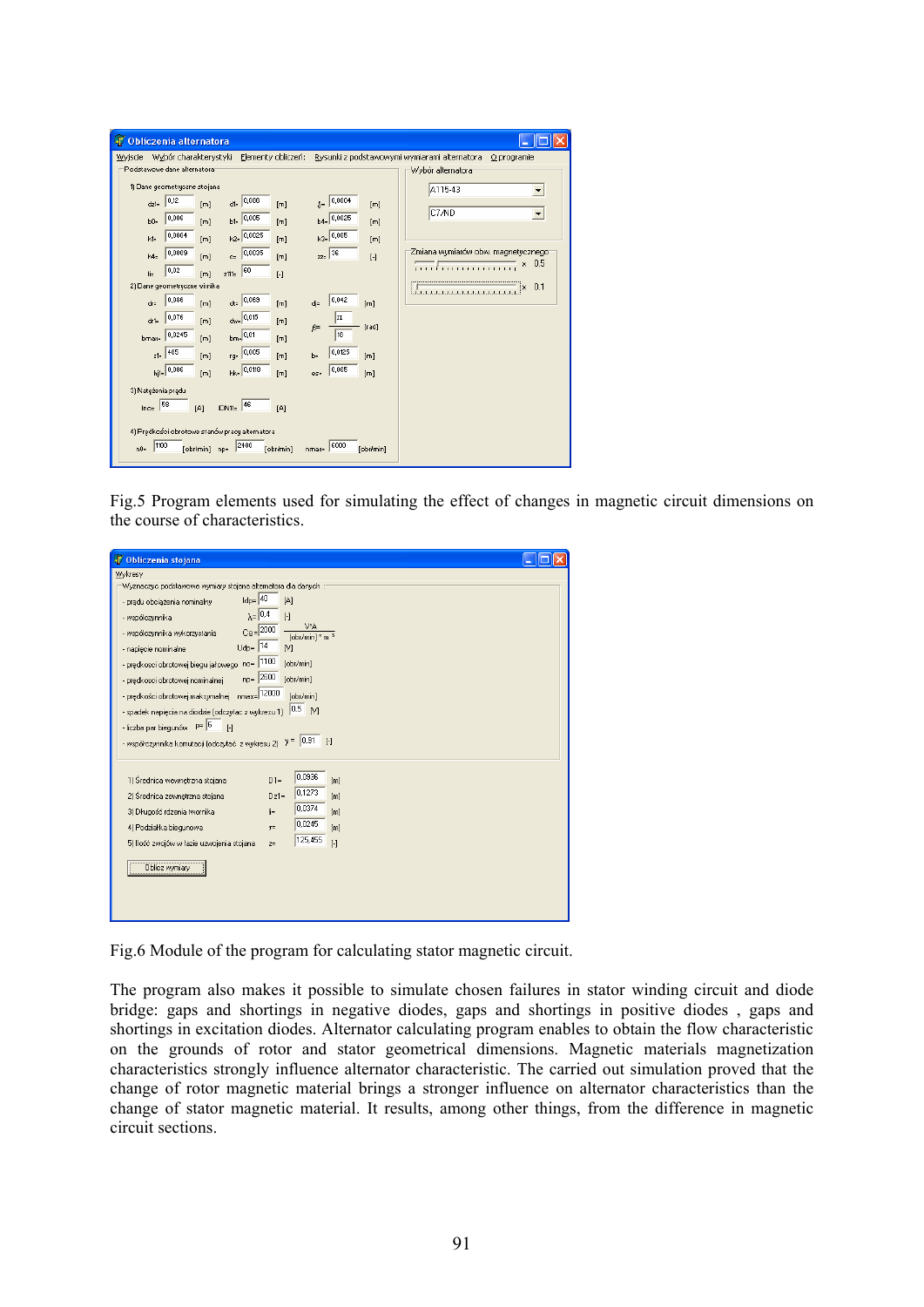#### **4. Reliability tests of alternators during their maintenance.**

The number of failures of alternator and regulator particular elements was determined in the course of studies, Fig.7 and Fig.8.



Fig.7. Compact alternator failures



Fig.8. Regulator failures

TF – power transitor, DF - excitation circuit,

TL – signal amplification transistor, S(Br) – measuring unit.

Data for the reliability model determine car mileage up to the moment of failure occurrence. With the aid of the computer program. `Statistica` and with the use of λ-Kołmogorow test of goodness of fit, alternator reliability models have been worked out, Fig.9 and Fig.10.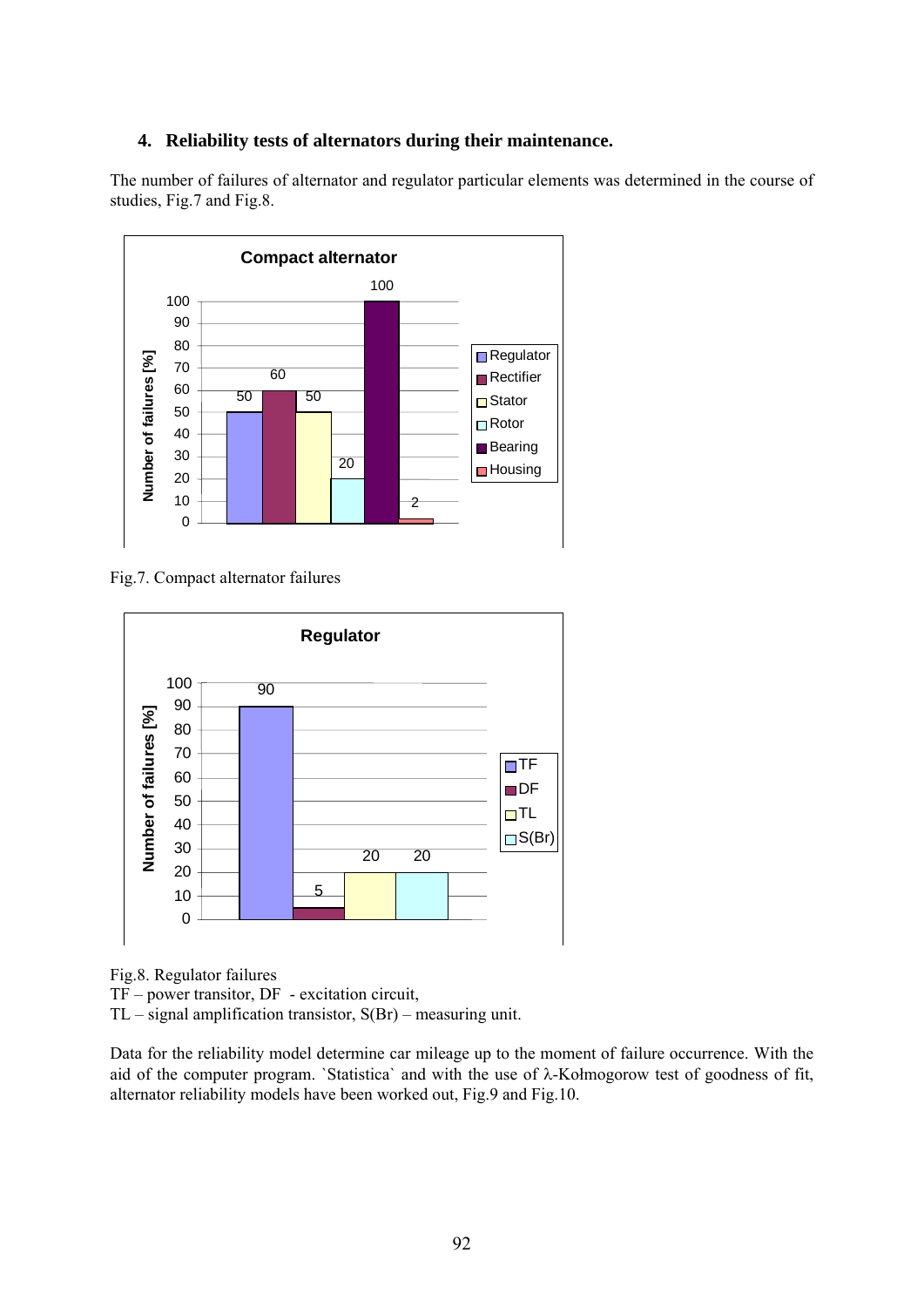

Fig.9. Alternator reliability empirical function.





#### **5. Conclusion**

The program worked out for simulating the effect of alternator chosen geometrical parameters resulting from technological process makes it possible to predict alternator current-speed characteristics in the phase of production. The increase in the size of air-gaps in the magnetic circuit causes the increase in magnetic voltage drops and as a result alternator power drop. Gathered information about alternator reliability, its parameters and the use of proper materials make it possible to formulate requirements concerning the construction and assembly technological process.